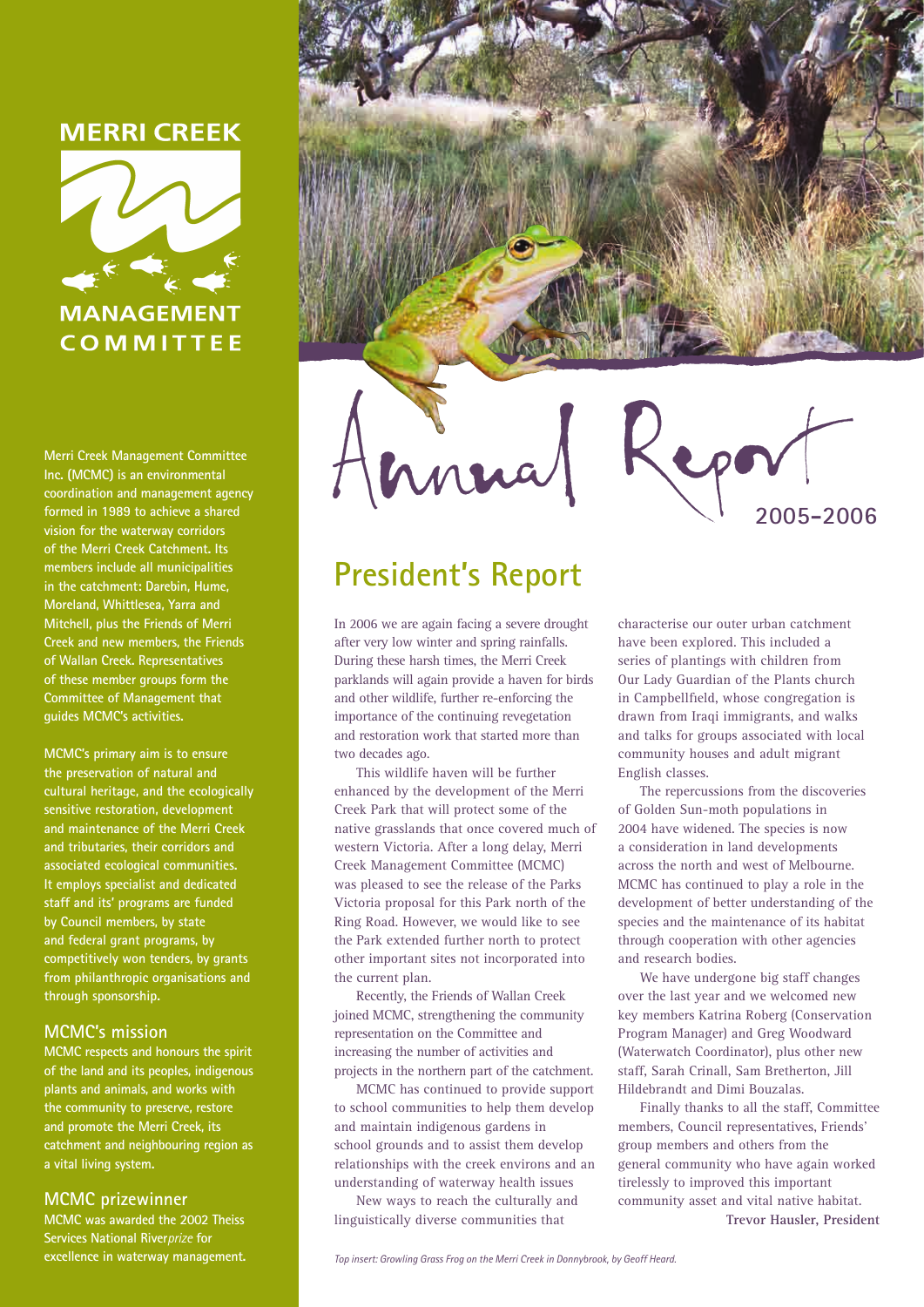

## **Parkland Management**  *– restoration of remnant vegetation*

### **Habitat**

Golden Sun-moths continued to provide a focus for activities in the Native Grasslands of the Merri. In December 2005, Merri Creek Management Committee (MCMC) coordinated the Friends of Merri Creek's second community survey at Craigieburn Grassland in partnership with Parks Victoria, Department of Sustainability and Environment and Latrobe University. This survey was designed to reveal details of the moth's distribution. MCMC also provided support to an Honours student at Latrobe University who uncovered important ecological features of the local populations of this Critically Endangered species. MCMC staff and community members studied vegetation in known moth activity areas and identified further moth habitat in the Cooper St Grasslands.

142 entries were made in MCMC's Fauna Book, including a number of Echidna sightings in the urban and rural parts of the creek during summer. Students from Holmesglen TAFE documented the Echidna sightings and this will assist in their future management. Other unusual sightings included a spectacular green and blue Dollarbird (an uncommon visitor from the north). A vigorous colony of Growling Grass Frogs was identified in a stormwater wetland of an industrial development site in Craigieburn. Further north, a colony of the beautiful Imperial Hairstreak Butterfly was identified in summer during an inspection of remnants and plantings on Wallan

*Below and below left: The Kangaroo Grass harvest at Cooper St Grassland is a popular annual event with the Friends of Merri Creek members.*

Creek, an upper tributary of the Merri. Numbers of Swamp Wallabies were spotted at Craigieburn and Cooper St Grassland riparian areas and near plantings in Coburg. A small family group of Eastern Grey Kangaroos has persisted at the Central Creek Grassland Reserve in Reservoir despite surrounding residential development. Rufous Fantails, a bird associated with wetter forests to the east of Melbourne, were encountered at two suburban indigenous gardens.

A number of interesting flora observations were made including new populations of the State significant pea species *Cullen tenax* (Emu-foot) and *Desmodium varians* (Slender Tick-trefoil) at Kalkallo and at Campbellfield, in escarpments that had been burnt by wildfire and ecological burns.

### **Management of native grasslands, escarpments and creekside ecological communities**

MCMC carried out ecological management works along the Merri Creek and its tributaries at over 80 sites from Clifton Hill to Wallan Creek in the upper catchment. Direct funding and contracts with member Councils provided for maintenance of remnant and revegetated sites. The continuing support of Landcare Australia with Citipower at Merri Park Wetland, Northcote, and with Spicers Paper at Imaroo St, Fawkner, allowed staged revegetation of an ambitious scale and complexity. MCMC was successful in securing funding through the alternative penalties provision of the Environment Protection Act and used it to extend revegetation works at Galada

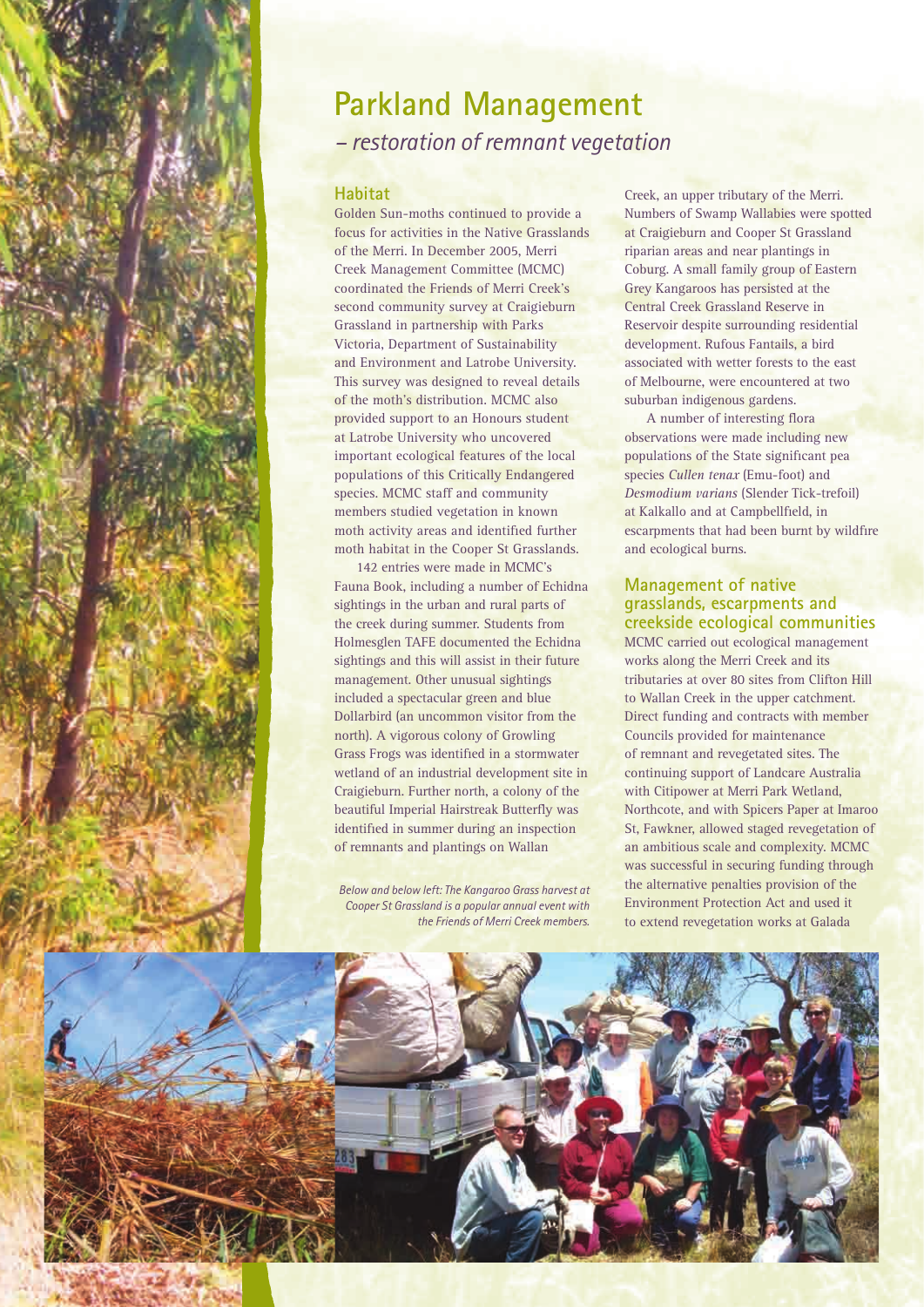

Tamboore. MCMC also undertook works elsewhere at that site under contract to Melbourne Water.

Monitoring and research tasks included a revision of vegetation quality maps at Central Creek and Jukes Rd Grasslands. A Friends of Wallan Creek grant funded the assessment of vegetation quality, revegetation and habitat in the Wallan Community Park, which has been the focus of this dynamic community group. Funding from Councils was used to map emerging weed species such as Hemlock, Arum Lily and Water Parsnip, allowing targeted weed control and follow-up. Casual observations by staff members continued to be important in identifying new outbreaks of other emerging weeds such as Alligator Weed, Tangier Pea and Brazilian Parrot Feather.

Restoration and revegetation works focused on establishing and maintaining indigenous vegetation through strategic weed control, mulching, planting and direct seeding. Consolidation of existing sites and finding effective, practical treatments that foster vegetative rejuvenation have been ongoing themes as plantings reach maturity. MCMC conducted two ecological burns in the summer months at Native Grasslands in Fawkner and Reservoir. These burns are essential to the health of the Native Grassland communities that developed with traditional Wurundjeri burning practices. Post-burn conditions also provide ideal opportunities to eradicate serious environmental weeds.

Approximately 24,700 plants were planted in 2005-6. This was less than the peak in 2004-5, reflecting the need to consolidate earlier works. Seventy-six

percent of plantings were of ground-storey and a further ten percent were semiaquatics. Semi-aquatics formed a relatively high proportion of MCMC's plantings this year due to a focus on soil stabilisation in areas subject to storm water flows.

### **Community involvement in restoration and revegetation**

During the year MCMC organised 53 events for community involvement in cooperation with Friends of Merri Creek, Conservation Volunteers Australia (CVA), South Alphington and Fairfield Civic Association (SAFCA), Friends of Wallan Creek and schools. The Port Phillip & Westernport Catchment Management Authority's Community Grants scheme funded the *Making Friends for Urban Grasslands* project, which connects local communities with their neighbourhood grassland reserves.

Community participation through organised activities, and individual volunteers working alongside MCMC's team, contributed a total of 4,418 hours, equivalent to \$88,360 of in kind contributions (based on the Federal Government's suggested rate of \$20/ hr). Activities included weekend and weekday plantings, weed identification, weed monitoring, weed removal, weed management workshops and Golden Sun Moth surveys. MCMC also helped organise and run the City of Yarra's National Tree Day activities at Quarries Park, Clifton Hill.

This year has seen an increase in funding and participation from corporate groups. Staff from Spicers Paper, ANZ, Golder Associates, Yarra Valley Water and Sensis have become regular participants and contributors to the creek environment, as have CVA volunteers.



*Above left: Sea of treeguards at Imaroo St, Fawkner. Above: Imperial Hairstreak Butterflies courting.*

Local resident groups played an important role in developing projects that addressed specific site issues. SAFCA together with the City of Yarra funded MCMC to develop an innovative series of weed seminars which included visits to the surrounding streets to discover the source of environmental weeds. Similar seminars and resources were delivered with Landcare/CitiPower funding for residents at Merri Park Wetland and with a Natural Heritage Trust Envirofund grant for Friends of Wallan Creek.

Over the year, 14 activities were arranged with students from primary and secondary schools, TAFE and tertiary colleges, totalling 1,536 hours. Princes Hill Secondary College continued their strong relationship with Merri Creek with 938 hours of student participation over a two day period. Children from the appropriately named 'Our Lady Guardian of the Plants' Chaldean Catholic Church participated in a series of plantings at Galada Tamboore in conjunction with Hume City Council. A number of special excursions to the Craigieburn Grasslands were organised for students of NMIT's Adult Migrant English Program.

Seven tertiary students undertook their industry placement at MCMC, and eight secondary school students participated in work experience. MCMC continued to provide help to community, Councils, utilities and educational institutions to address issues regarding parkland, flora and fauna, often being the first point of contact for people concerned about flooding and fallen trees.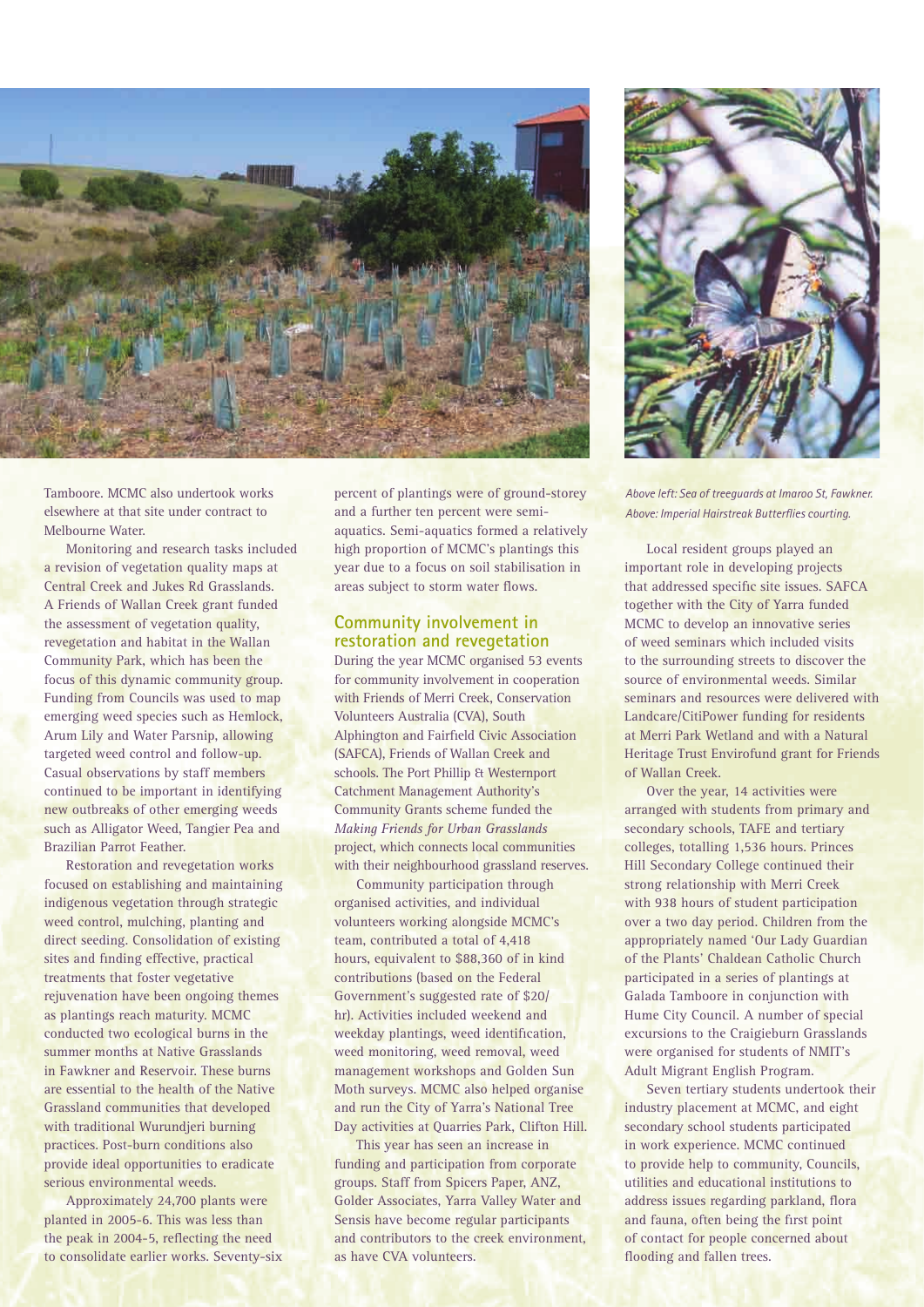**Catchment Program**  *– stream health and stormwater*

### **Waterwatch**

MCMC hosts a Waterwatch program for the Merri and Moonee Ponds Creeks and the lower Yarra River. The program uses activities such as water quality monitoring, biological assessment of aquatic life, drain stenciling and habitat surveys to develop a community connection with local waterways and to assist understanding of stream health issues, such as stormwater pollution.

MCMC's Waterwatch program is part of Melbourne Waterwatch and is supported by the Natural Heritage Trust, Melbourne Water, and the municipalities of Darebin, Hume, Melbourne, Mitchell, Moonee Valley, Moreland, Whittlesea and Yarra.

During the year more than 3,500 students from 35 primary, secondary and tertiary institutions were involved with the program. Waterwatch activities at festivals, community days and training events reached a further 784 people.

Over 100 community monitors, including school groups, conducted regular monitoring of waterway health at 14 different sites. The data collected by these groups is supplied to local councils and also entered onto an Australia-wide database. Five Waterwatch Advanced Training sessions conducted by MCMC staff trained a further 71 community monitors.

MCMC helped four schools obtain funding from Melbourne Water to purchase monitoring equipment and receive advanced training for staff.

A new initiative this year was 'Lake Watch', a monitoring program focused on Edwardes Lake, Reservoir. Four schools and two community groups started regular water quality monitoring program of both the Lake and Edgars Creek, a major tributary of the Merri.

### **Merri Creek in-stream health**

Waterwatch monitoring confirmed the poor in-stream health of the lower reaches of Merri Creek. This was highlighted by the



generally low diversity and abundance of macroinvertebrate aquatic life and the high levels of phosphate. The key contributing factor to this is poor quality stormwater entering the Creek, especially from industrial areas. Better in-stream conditions were generally found in upstream tributaries such as Malcolm Creek and Aitken Creek, and the Merri itself around Craigieburn.

MCMC continued to receive calls from the community about pollution events in the Merri waterways and referred these on to the EPA.

### **Stormwater education**

MCMC worked with Campbellfield Heights Primary School students to explore and learn about stormwater pollutants and flows, as well as the habitat and cultural heritage of the nearby Galada Tamboore. Students collected, drew and pressed local weeds to develop a weed herbarium;

planted indigenous shrubs and grasses and surveyed the macroinvertebrate aquatic life of Merri Creek.

Preliminary development of a Litter Strategy for Merri Park Northcote was undertaken by MCMC. The Strategy will engage major stakeholders and park users in an audit of users' litter management practices and a review of litter prevention requirements.

### **'Stop the Butts' Project**

This year MCMC commenced a new project extending the state government's "Bin Your Butt" message to non-English speaking background groups. *Stop the Butts* was funded by Sustainability Victoria and aimed to raise awareness about problems associated with littering. The project partners were Darebin Council, Preston Market, Darebin Ethnic Communities Council and the Northern Region Waste Management Group.

The project produced educational materials for English language classes and received coverage in the ethnic media and local press. A poster competition, to communicate the butt litter reduction message, was conducted amongst schools in the Preston Market area and a winning poster was selected for display on Yarra Trams routes 86 and 112.



### **Schools' indigenous gardens**

MCMC supports the creation of indigenous gardens in school grounds through two programs, *Learning Grounds* and *Common Grounds*. This year MCMC was contacted by 24 schools seeking advice about indigenous gardens and assisted seven schools with nine grant applications related to indigenous gardens.

MCMC responded to schools' problems with garden maintenance by offering educational sessions about indigenous

> plants and weeds including botanic drawing and the development of reference herbarium collections.

With support from the Myer Foundation for the *Common Grounds* program, MCMC facilitated networking between school communities that either have or are planning indigenous gardens. Representatives from ten schools visited five schools with a total of 19 exchanges occurring between schools in the cities of Yarra, Darebin, Moreland and Whittlesea.

Students were also able to visit Merri Creek to explore connections between school grounds and local natural areas.

Evaluation of *Common Grounds* highlighted students' recall about botanical aspects and their strong interest in access features such as paths and boardwalks. Visitors to schools with indigenous gardens noted that the gardens could withstand intense student play and that their development led to many opportunities for student involvement and learning.

#### *Left: Students from Findon Primary School in Mill Park welcoming students from Fawkner Primary School to a tour of the indigenous gardens on their school grounds.*

*Above: MCMC Waterwatch Coordinator, Greg Woodward, addresses Fawkner Primary School students down by the Merri in Fawkner.*



en you smoke a cigarette. And throw it anywhere,<br>when just polluting the world<br>Without a single care.

 $n$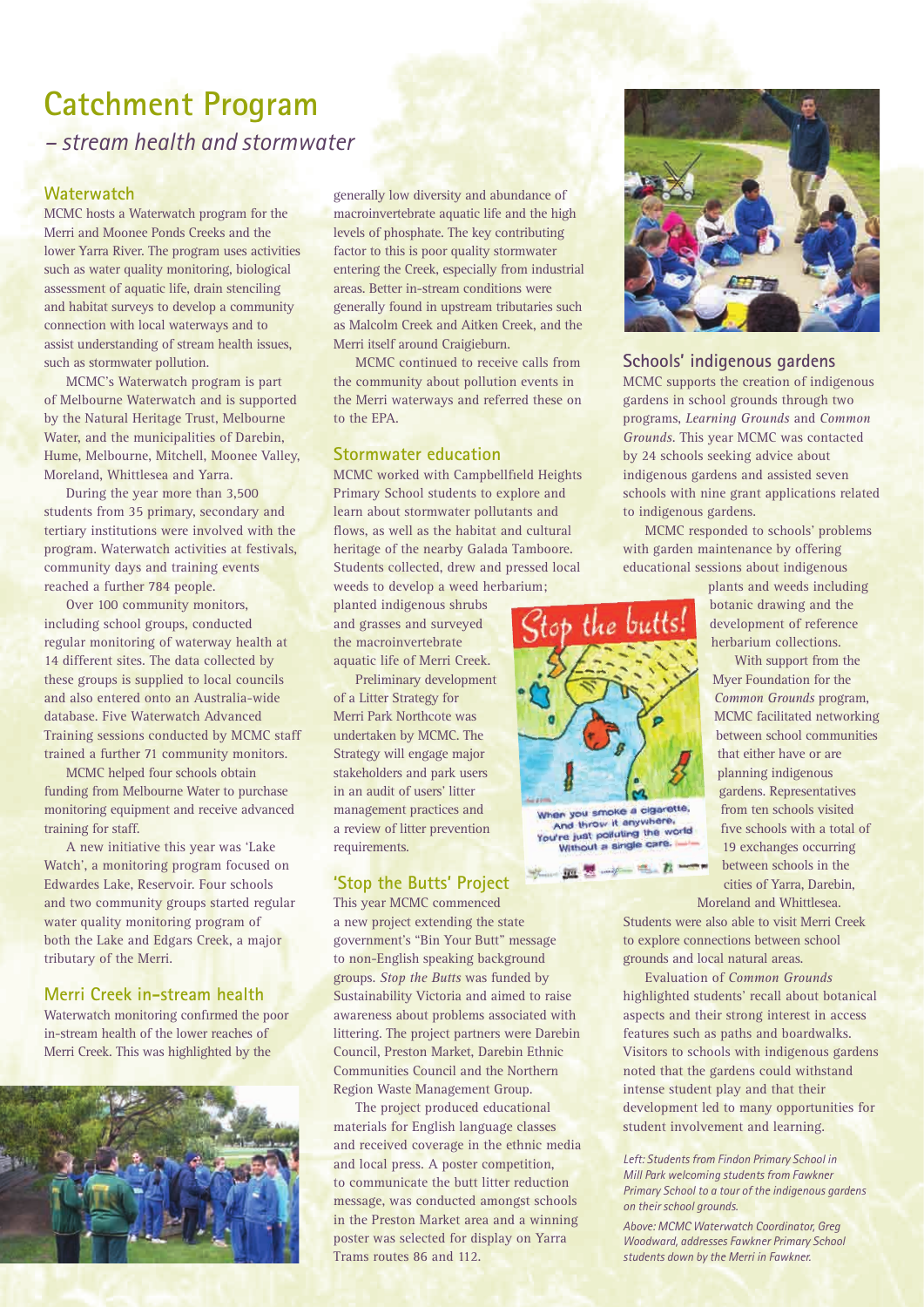## **Planning and Coordination** *– open space and conservation*

Merri Creek Management Committee (MCMC) works closely with government agencies and the community on a range of strategic issues and development projects affecting waterway corridors in the Merri catchment. This function is supported by direct grants from MCMC's member Councils.

This year, MCMC commented on three planning amendments, 35 planning permit applications, and participated in one VCAT Review. Meetings were also held prior to planning applications for the new Wholesale Fruit and Vegetable Market in Epping, and the former Kodak site next to Edgars Creek, Coburg. MCMC's responses were based on the *Development Guidelines for the Merri Creek (2004)*.

Revision of the *Merri Creek and Environs Strategy* is progressing, including alignment with the Port Phillip & Westernport Regional Catchment Strategy.

### **Upper reaches of Merri Creek – Wallan to Donnybrook**

Although the upper reaches of the Merri are predominantly rural, rapid growth in Wallan is impacting on local tributaries. MCMC worked closely with the Friends of Wallan Creek in response to a number of development applications. Advice was also provided to Mitchell Shire on management of revegetation works on Wallan Creek and of remnants in Beveridge.

The Merriang to Donnybrook reach of the Merri includes significant remnant vegetation on private land and key fauna habitat, including that of the Growling Grass Frog. MCMC participated in the steering committee for the Department of Sustainability & Environment's (DSE) Merriang Local Area Biodiversity Plan,

which is overseeing actions to conserve the area's biodiversity.

### **Middle reaches of Merri Creek – Kalkallo to Western Ring Rd**

The middle reaches of the Merri catchment contain a mix of established and newly urbanising areas, both residential and industrial/business, as well as rural and extractive industry zones. The designation of Melbourne's new Urban Growth Boundary increased land available for development in this part of the Merri. Studies undertaken by DSE confirmed key areas of high biodiversity and identified new areas of conservation significance.

New development has lead to pressures on important habitat in Kalkallo Creek for the federally listed Growling Grass Frog. MCMC helped identify rectification measures after Yarra Valley Water (YVW) trenched a water main through this habitat and expressed concerns to VicRoads about the effects of shading from a proposed new bridge over the Creek.

MCMC sat on the Community Reference Group for YVW's *Northern Sewer Project – Campbellfield to Craigieburn* and provided detailed information on areas of significance within the route alignment.

Formal comment on Parks Victoria's draft concept plan for the *Merri Creek Park*, north of the Western Ring Road, was provided. MCMC argued for additional areas to be included in the Park to be extended north beyond Craigieburn Rd East.

Two dumpings of significant amounts of illegal fill over the Merri Creek escarpment by industrial land developers in Thomastown and Somerton were reported to Councils.

### **Lower reaches of Merri Creek – Western Ring Rd to Clifton Hill**

The lower Merri catchment is fully urbanised. MCMC's was involved in matters related to the redevelopment of sites and infrastructure, and with proposals for improvement to habitat and community amenity in the Creek environs.

MCMC attended Community Reference Group meetings with Melbourne Water and Yarra Valley Water for Stages 1 & 2 of the Northern Sewerage Strategy and provided specialist information, particularly for the area near Jukes Rd Grassland, Fawkner.

Two cases of illegal dumping of fill at the Central Creek Grasslands Reserve, Reservoir, were identified by MCMC staff who subsequently supervised removal of fill.

Comment was provided to Melbourne Water on the *Merri Creek Improvement Project*, an ongoing project to remove serious environmental weeds and establish indigenous vegetation on the Creek banks.

MCMC continued its involvement in the Edwardes Lake Neighbourhood Improvement Plan providing a focus upon communications and community engagement. In Clifton Hill, MCMC liaised with Melbourne Water and Yarra Council about the development of a new wetland in the Creek valley at the end of Walker St.

MCMC worked closely on the production of a map for the Merri Creek Shared Path and was briefed on the safety review of the Merri Shared Path.

*Below left: Friends of Merri Creek members hand-weeding at Merri Park wetland, Northcote.*

*Below: Malcolm Creek, a northern tributary of the Merri.*